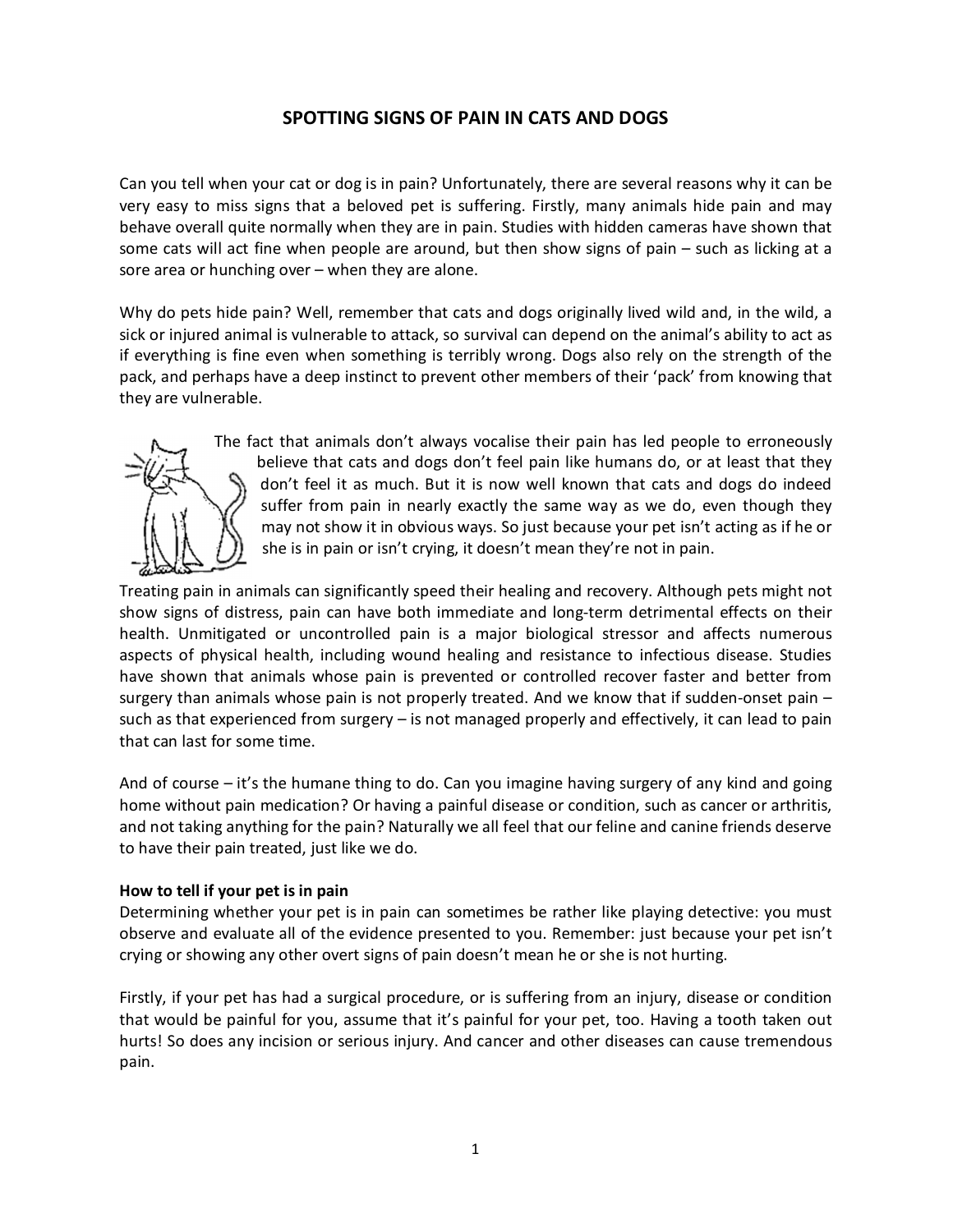Secondly, strap on your detective's hat and closely observe your pet's behaviour. Changes in a cat or dog's behaviour or normal routine are often the first signs of pain or illness – but those changes aren't always obvious. Often, especially early in the course of illness or if your pet is experiencing only mild to moderate pain, these differences can be quite subtle. So the better you know your pet's usual way of doing things, the more likely you are to pick up on clues that your pet may be in some sort of discomfort.

Here are some signs that your cat or dog may be in pain:

- **EX** Lack of grooming
- Sleeping a lot and/or sleeping in only one position, especially if this is a change from past weeks/months/years
- **EX** Lack of interest in food, water or their surroundings
- **EX** Decreased personal hygiene, particularly in cats
- **Wanting to be left alone**
- Growling, snapping, crying or hissing when stroked, touched or moved or when approached
- $\bullet$  Non-stop purring in cats purring does not necessarily indicate contentment but can actually be a sign of stress, fear or pain
- **EX** Licking, biting or hiding a particular area of their body
- Abnormal body postures, such as a hunched-back or head-in-the-corner stance
- **\*** Restlessness, pacing, repeatedly assuming different positions
- **\*** Excessive panting
- <del>■</del> Limping
- Change in food preferences, sleeping spots and/or litter box habits
- General irritability or crankiness
- Reluctance to jump to favourite spots, such as window sills and beds
- Reduced social interactions with owners and/or other pets at home
- **W** Hiding or seeking isolation

There are also clinical signs that veterinarians look for that tell them that an animal is in pain. Dilated pupils, increased heart and respiratory rate and higher blood pressure indicate the presence of pain. Sometimes signs are not well correlated with pain since, like people, cats and dogs have varying thresholds for pain tolerance.

## **What can cause pain in your pet**

Pain is generally grouped into two categories: acute (sudden onset) and chronic (ongoing). Acute pain usually is easier to recognise, and causes of acute pain can include:

- Surgical trauma even routine surgeries, such as spays and dental extractions cause considerable pain
- **Example 1** Limb or other bone fractures
- $\ddot{\bullet}$  Feline urinary bladder obstruction this extremely painful condition is more common in male cats than females
- Feline lower urinary tract disorders not associated with obstruction this occurs in both males and females
- <sup>2</sup> An abscessed tooth
- **Blow-to-the-body traumas, such as being hit by a car**